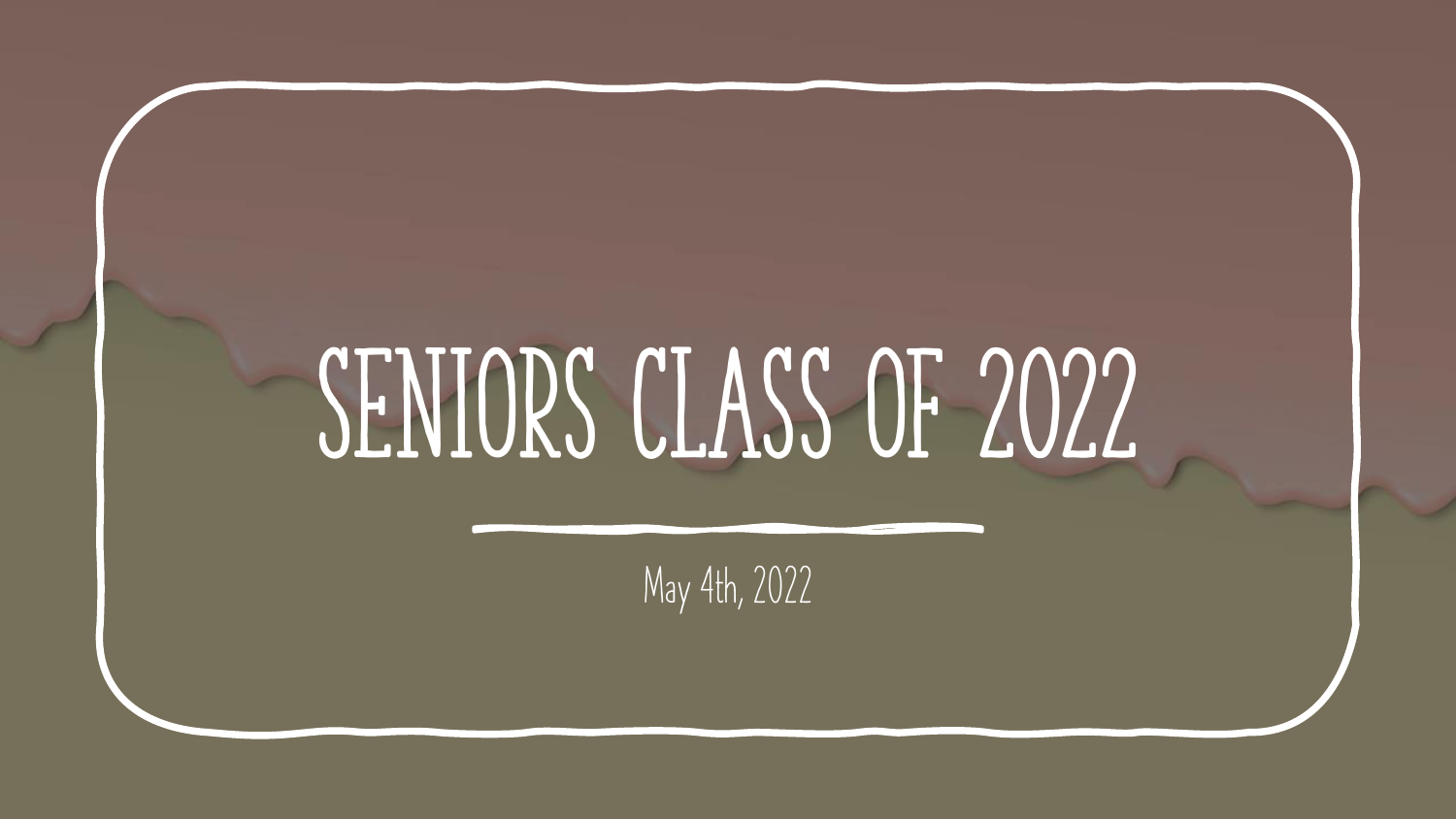#### Graduation Requirements

- **Attendance: Last Saturday School May 21st**
- **Credit Recovery: Completed by May 21st, 2022**
- **Senior Final Exams: May 18th – May 23rd**
- **FAFSA**
- **CPR Training...EVERYONE DONE!**
- **Police Interaction Training**

• **ALL of these MUST be completed to Graduate and Walk the Stage on June 4th**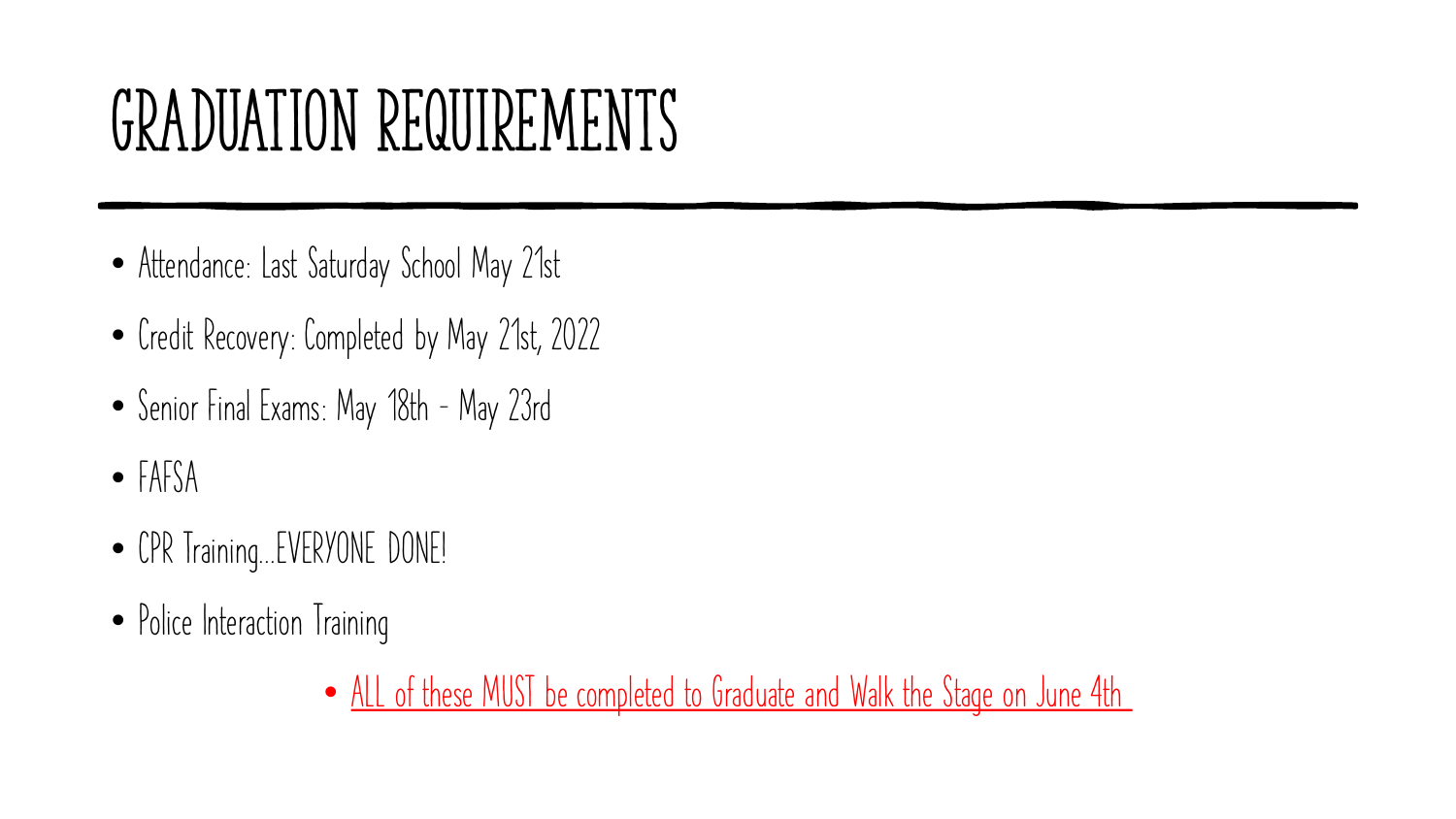

# CHROMEBOOK/TEXTBOOK RETURN

- **Chromebooks: Must be returned on May 25th, 2022**
	- **Return of all district technology is required to participate in graduation**
	- **Please bring the Chromebook and charger**
	- **We will have a plan for collecting them on this date**
- **Textbooks**
	- **Please return all library books and textbooks ASAP**
	- **If these are not turned in, they will become obligations and must be paid by June 2nd, 2022**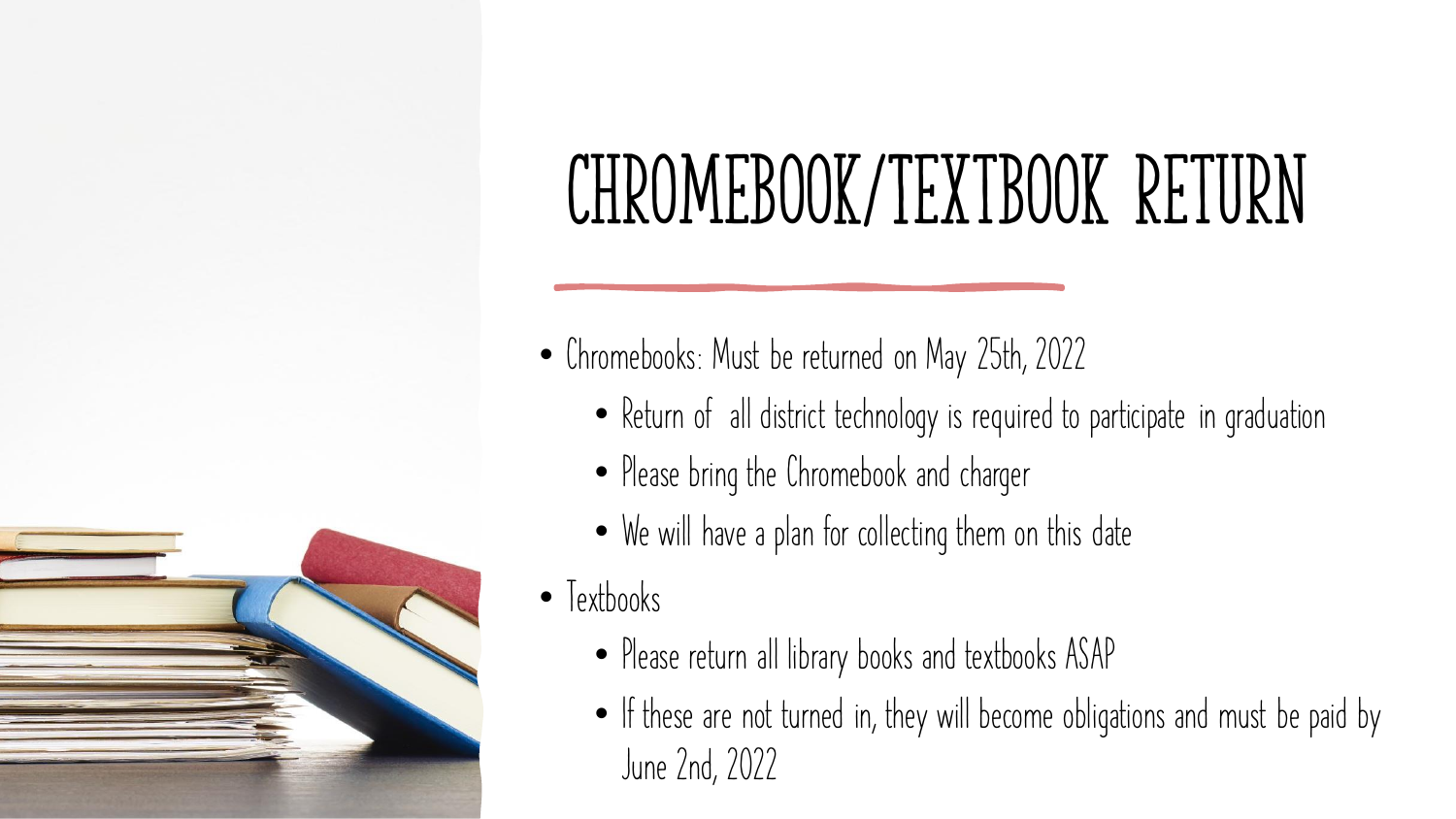#### OBLIGATIONS

- **Student fees must be paid no later than June 2nd in order to walk the stage at graduation**
	- **There is a table set up for students to come and pick up obligation forms and fees**
	- **Taking payments now through June 2nd, 2022**
- **Pay using My School Bucks or with the campus bookkeeper Ms. Enriquez**
	- **Pay Online at MySchoolBucks.com**
- **They can be paid on the following dates as well:**
	- **May 25th, 2022 – June 2nd AFTER Senior Activities**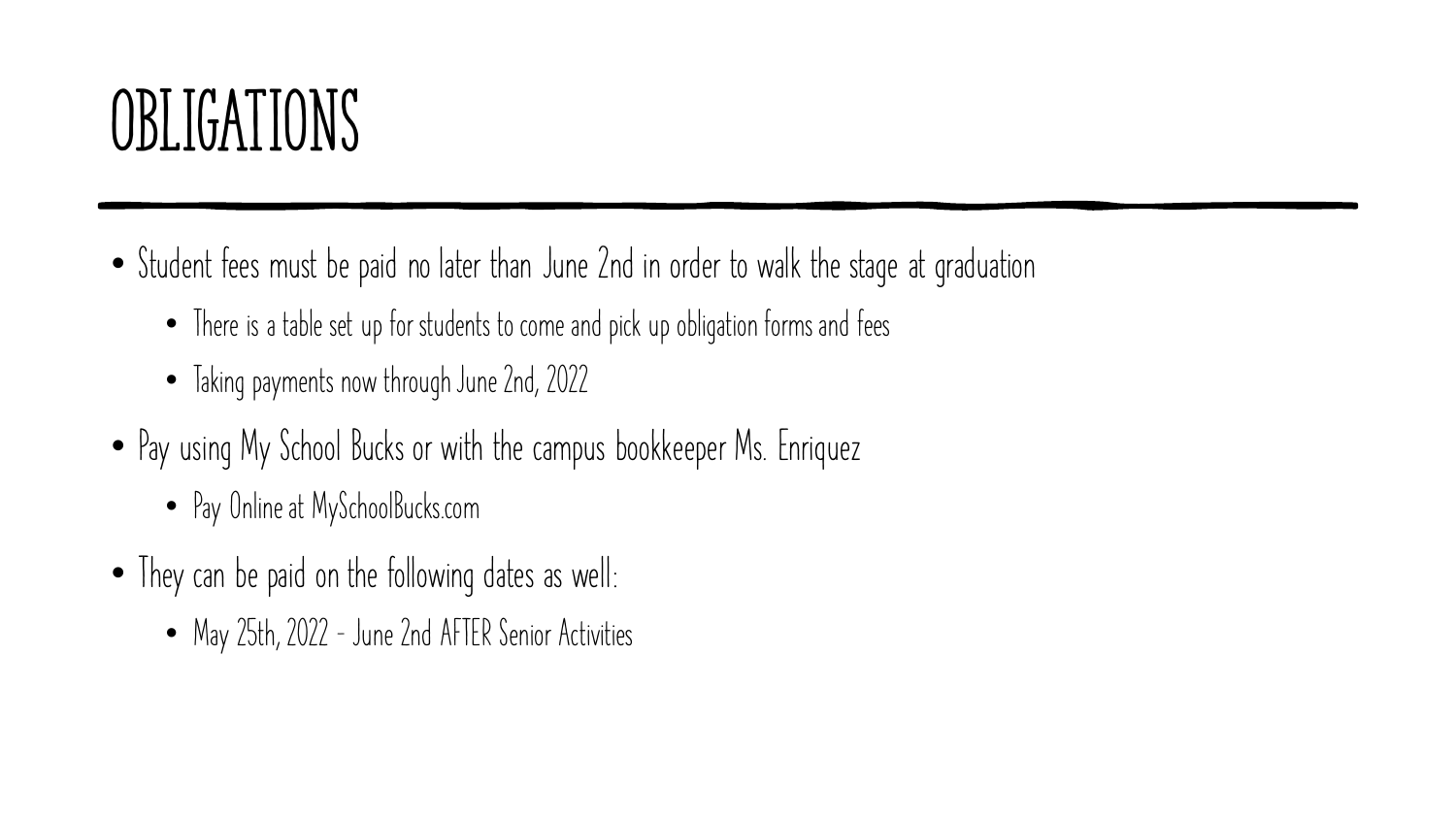### POLICE INTERACTION/CPR TRAINING/FAFSA

- **Required for Graduation**
- **Police Interaction Training**
	- **Last Opportunity to have training completed before graduation**
		- **Friday, May 6th, 2022**
		- **10:15 a.m.**
	- **Passes will be delivered to 2nd period teachers the morning of 5/6/2022**
	- **When announcement is made teachers will give passes to students and students will report to the library. Students will give the counselor at the door the passes as they enter. Students without passes will not be permitted into the library.**
- **All Students MUST complete the FAFSA or the Opt Out Form in order to receive a high school diploma**

**These are all mandated according to Texas State Laws**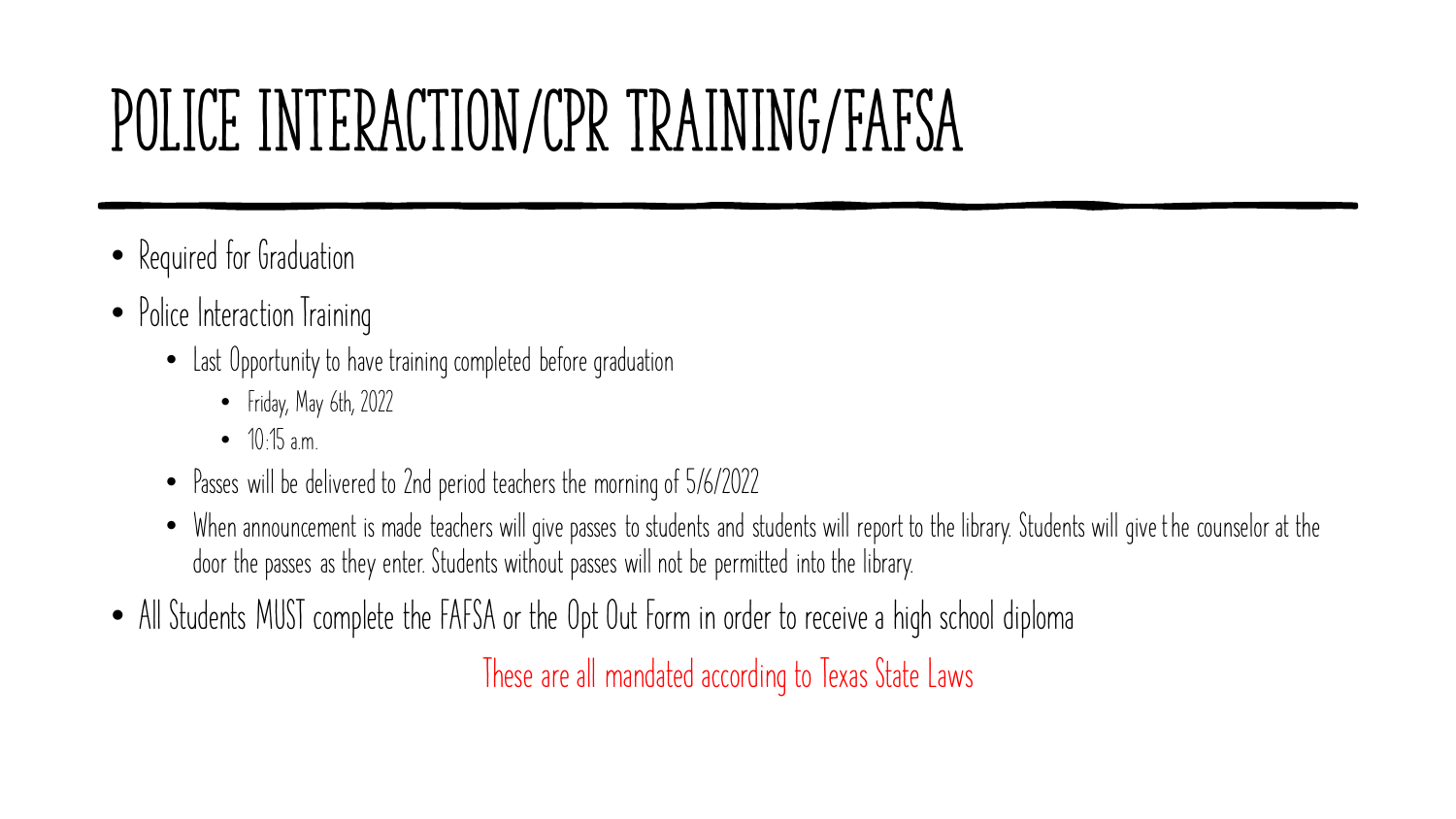#### PROM

- **Date: May 14th, 2022**
- **Time: 7:00 – 11:00 p.m.**
- **Location: Sheraton Gunter Hotel, 205 East Houston Street, San Antonio, TX 78205**
	- **Parking: At hotel or parking garage across the street - \$11**
- **Tickets are \$50 and there are only 100 left. Once tickets are out, they are OUT!**
- **ALL guest must have been approved in advance and guest form deadline has closed**
- **Prom Attire: Must align to WHS Dress Code Policy. Students can be turned away for dress code violations.**
	- **If you are bringing an outside guest, it is your responsibility to inform them of dress code and ensure they have a valid ID.**

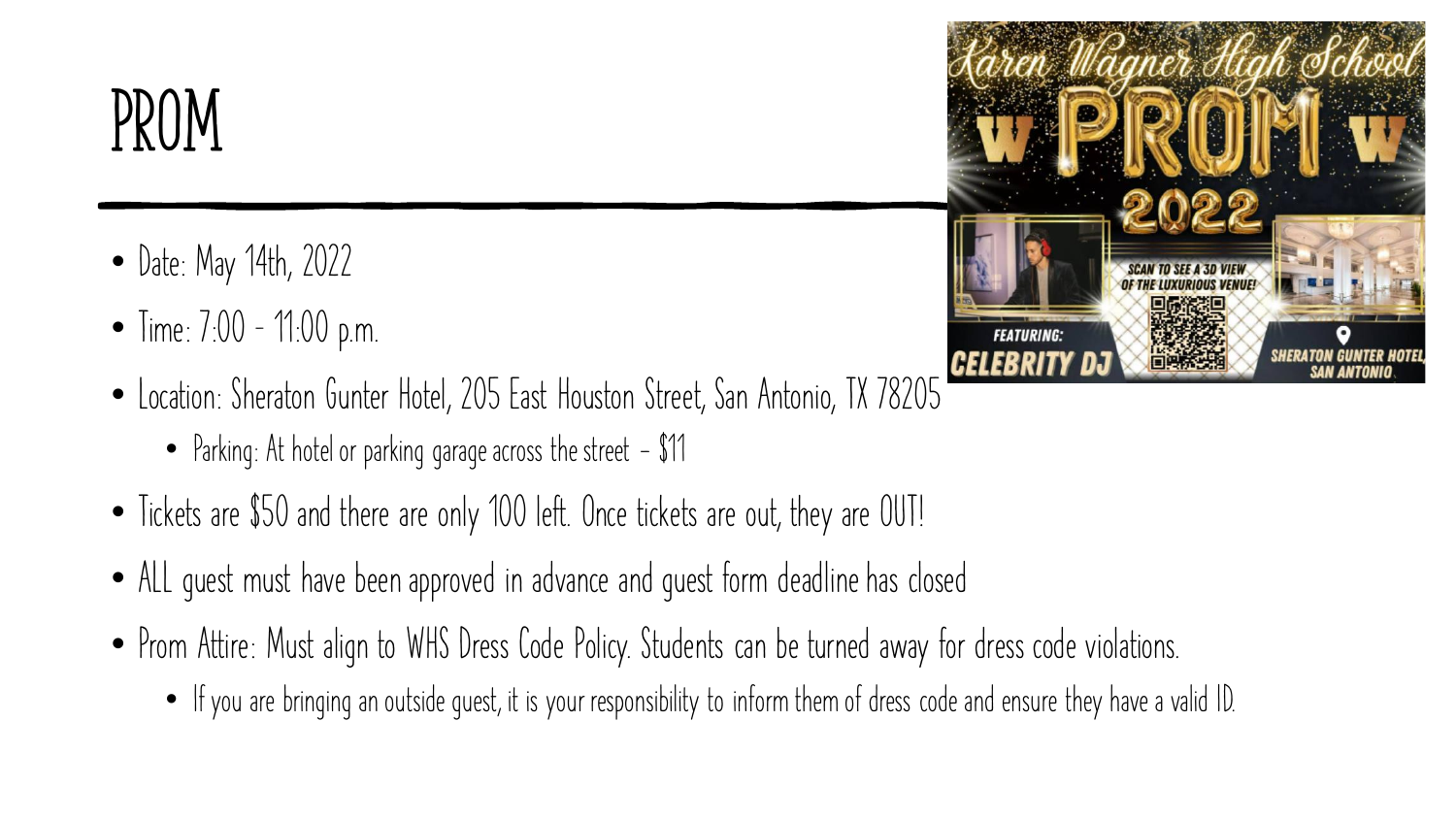#### SENIOR SPIRIT WEEK

- **Monday: Disney Day**
- **Tuesday: Cartoon Day**
- **Wednesday: College Day**
- **Thursday: Senior Citizen Day**
- **Friday: Freaky Friday**

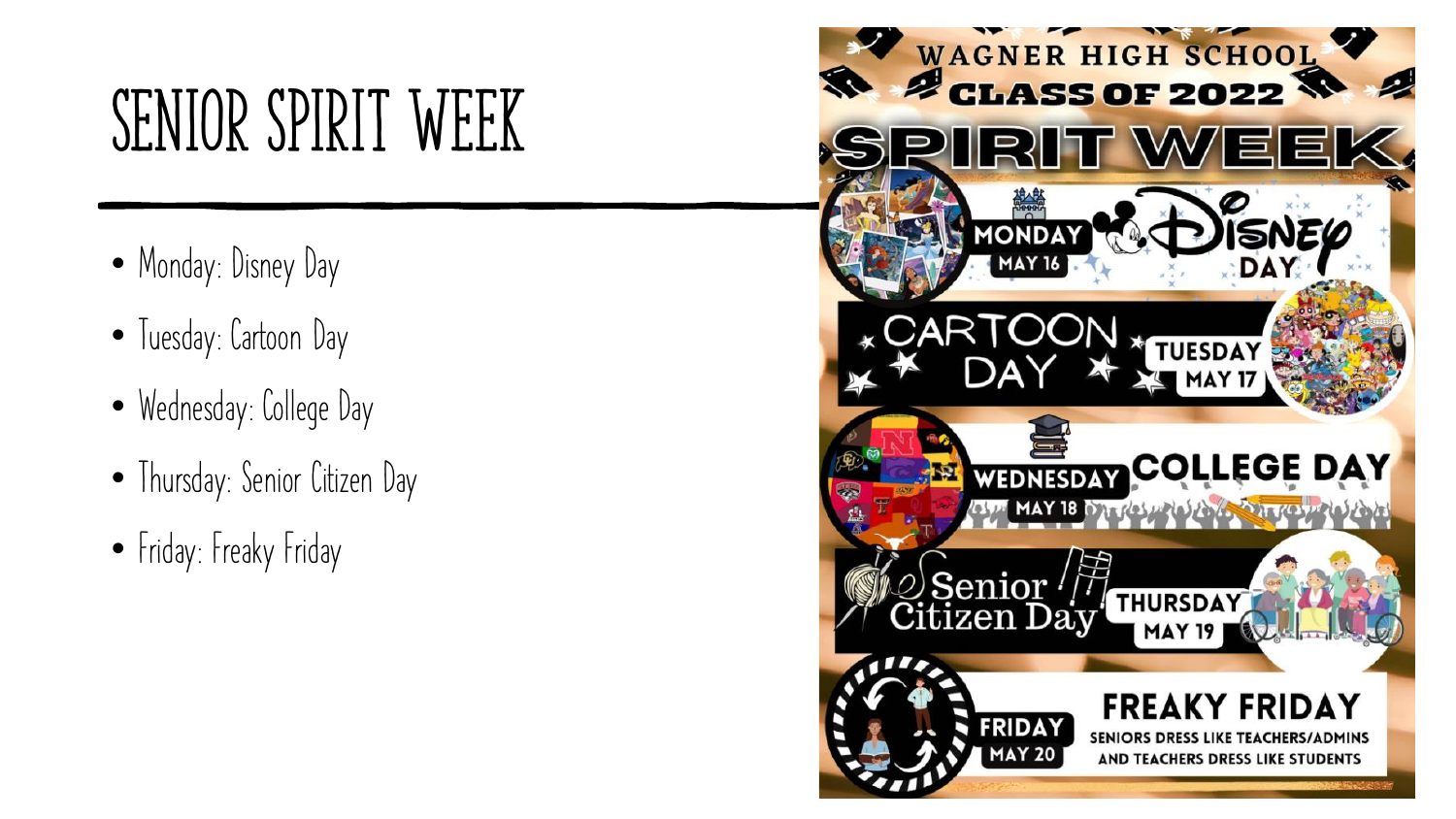#### Senior AWARDS

- **Recognition for the following:**
	- **College Acceptances**
	- **Military Enlistments**
	- **Scholarships and Awards**
	- **Performance Acknowledgements**
- **Date: May 19th, 2022**
- **Time: 7:00 p.m. in the Main Gym**
	- **Students MUST arrive no later than 6:00 p.m.**
- **Students will be notified by Invitation if they are a part of this award night**
- All acceptance letters, scholarship info, etc. was required to be submitted by May 2nd, 2022, to be included in the awards night **and graduation program. Items are due for printing and cannot be changed once they have been completed.**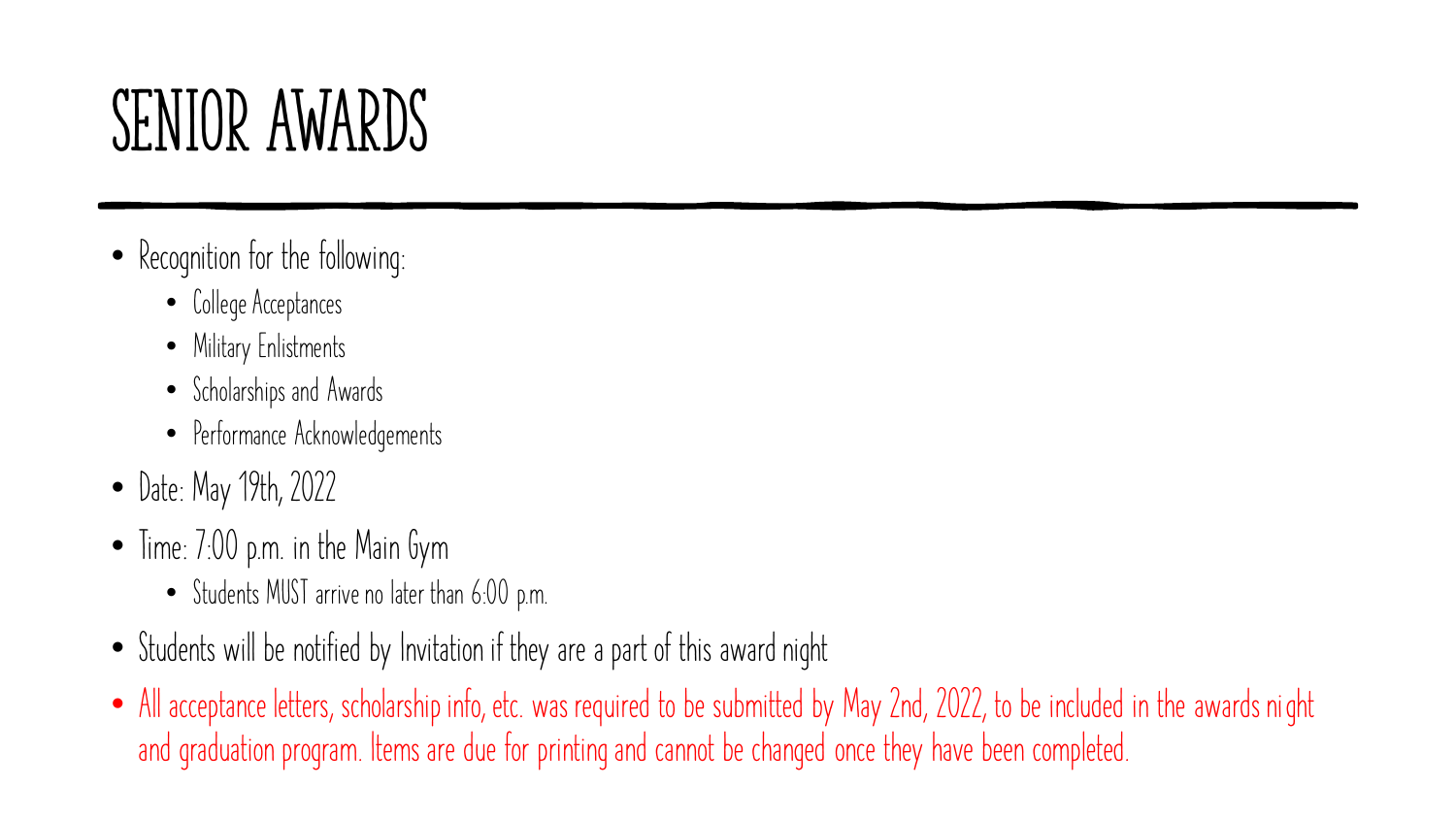### TOP 10 GRADUATES

- **Circle of Excellence**
	- **Date: May 18th, 2022**
	- **Time: 6:30 p.m.**
	- **Location: JECA**
	- **Graduate is free, guest price is \$15 per person**
- **Top 10 Breakfast**
	- **Date: May 25th, 2022**
	- $\bullet$  **Time:** 10:00 a.m.
- **Location: WHS Bistro**
	- **Students can bring up to 4 family members with them; invitations to follow**
- **Special Graduation Seating for up to 8 family members/friends**
	- **Special Passes will be given to you at Graduation Practice to be admitted for seating.**

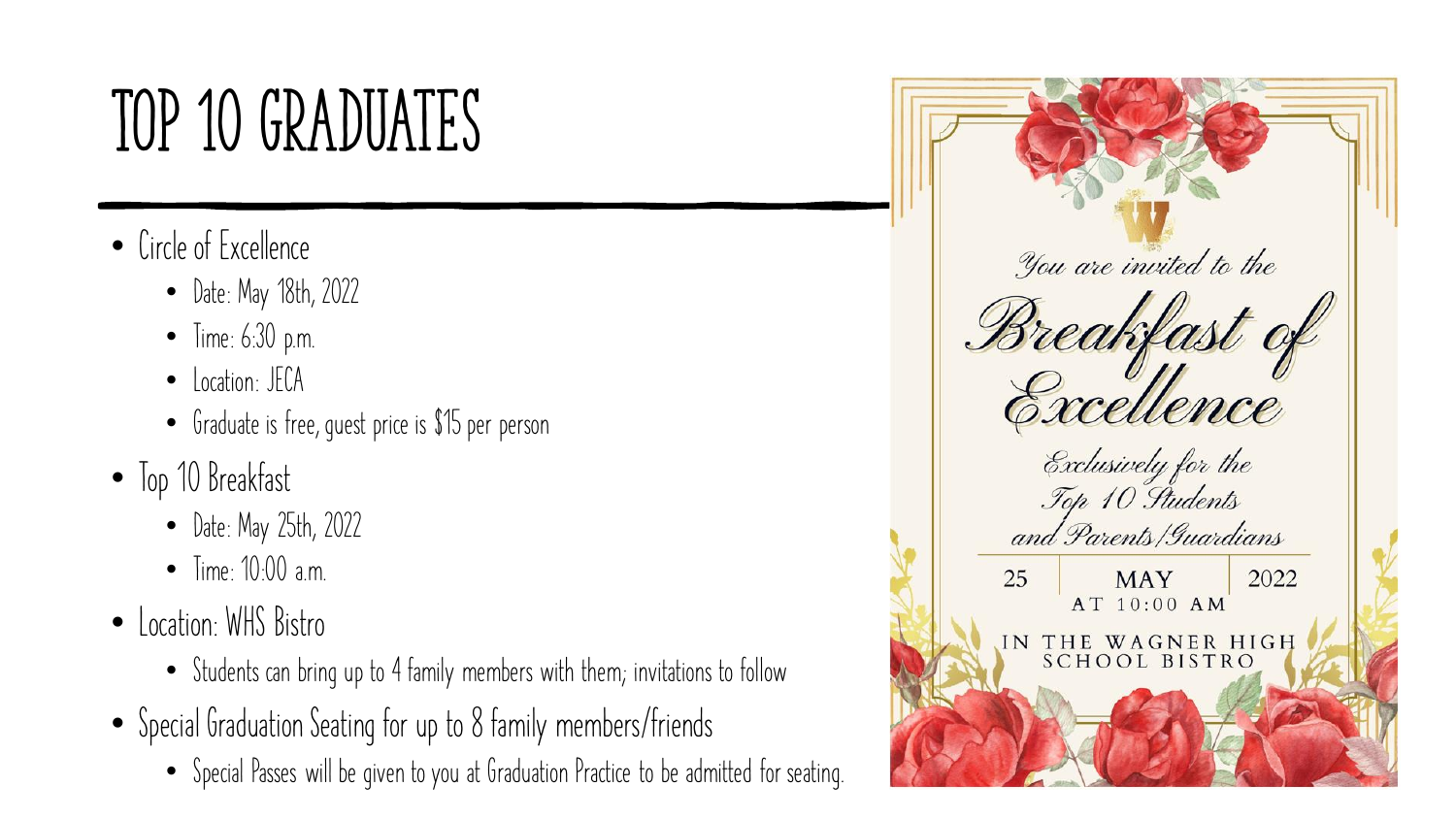### SENIOR PICNIC AND SENIOR OLYMPICS

- **May 24th, 2022**
	- **8:45 a.m. at the WHS Football Field**
- **Team sign up TODAY; Teams will have 10-12 assigned per team**
	- **See Mrs. Tabbert to complete sign up after 5/4/2022**
	- **Have FUN, make team shirts, have team colors, etc.**
- **Movie sign up for those who want to keep it low key!**
- **Senior Picnic to Follow Senior Olympics**
	- **Lunch, drinks and snacks will be provided to the senior class**
	- **All items are FREE**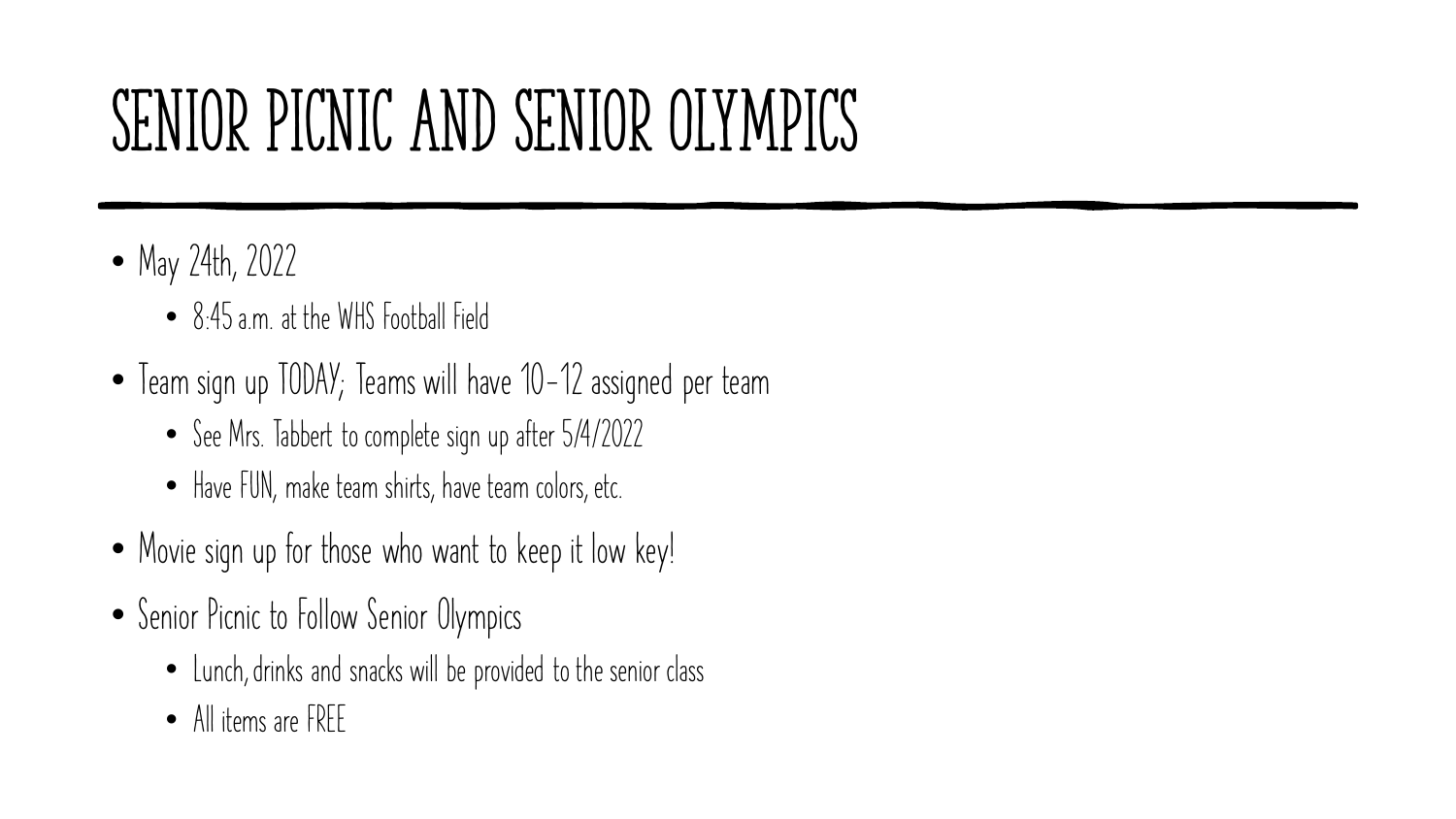#### **ATTENTION SENIORS!**



#### **COLLEGE & MILITARY SIGNING** DAY IS MAY 26 @ 10:30

Please RSVP using the QR Code below:



#### College, Career and Military Day Signing

- **Date: May 26th, 2022**
- **Time: 10:15 a.m.**
- **Location: WHS Auditorium**
- **Please RSVP for this EVENT**
- **Parents are welcome to attend**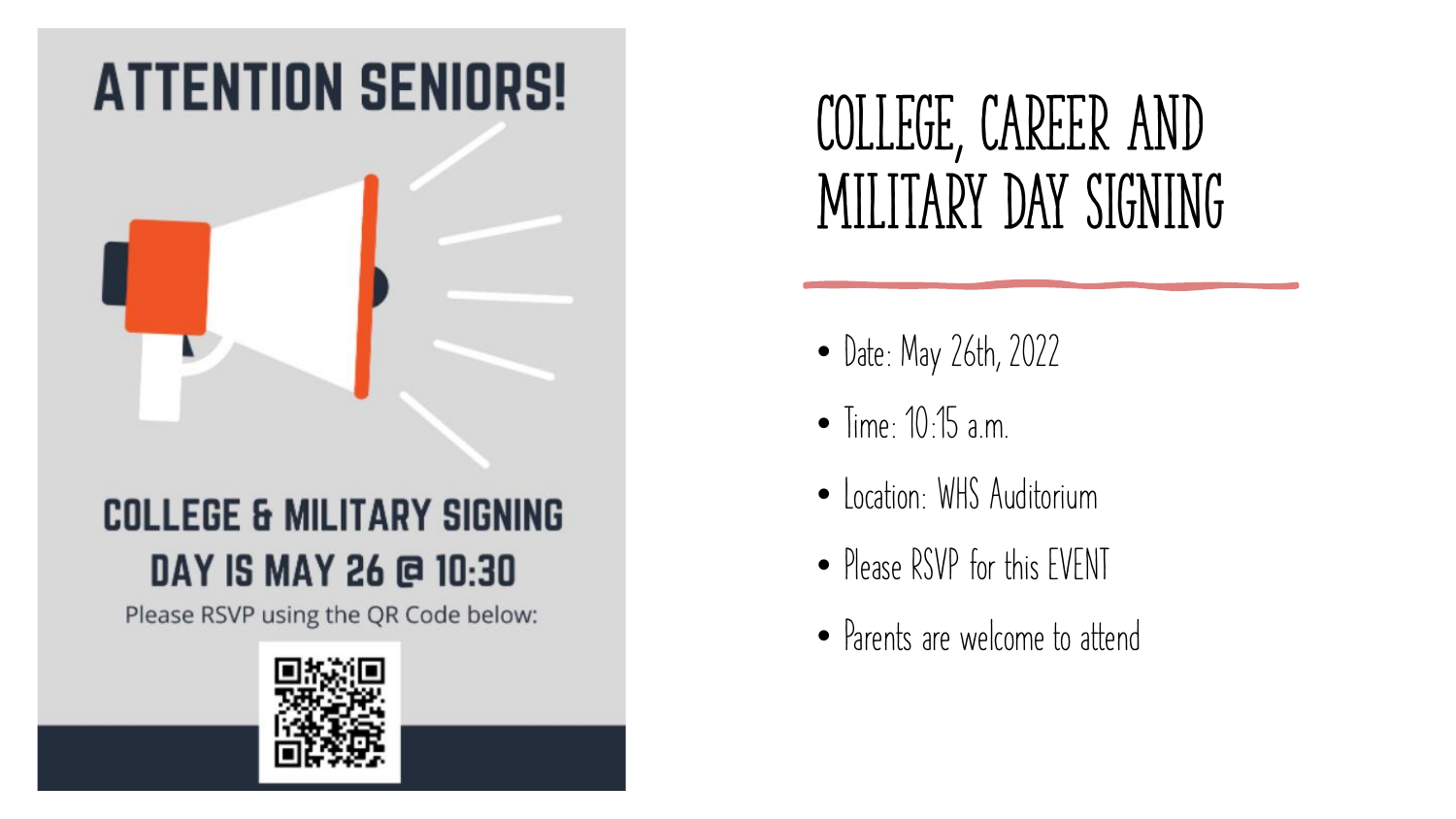#### Elephant Walk/Senior Panoramic Picture

- **Please report to the auditorium by 8:45 a.m.**
	- **Parents are invited to come and can line the upper balcony of the school**
	- **Parents will have to check in at the front office**
- **Must be in Cap and Gown**
	- **During this time, you can wear stoles, leis, etc.**
- **Please wear a Senior T-Shirt, Wagner HS T-Shirt or a plain black T-Shirt for the photo**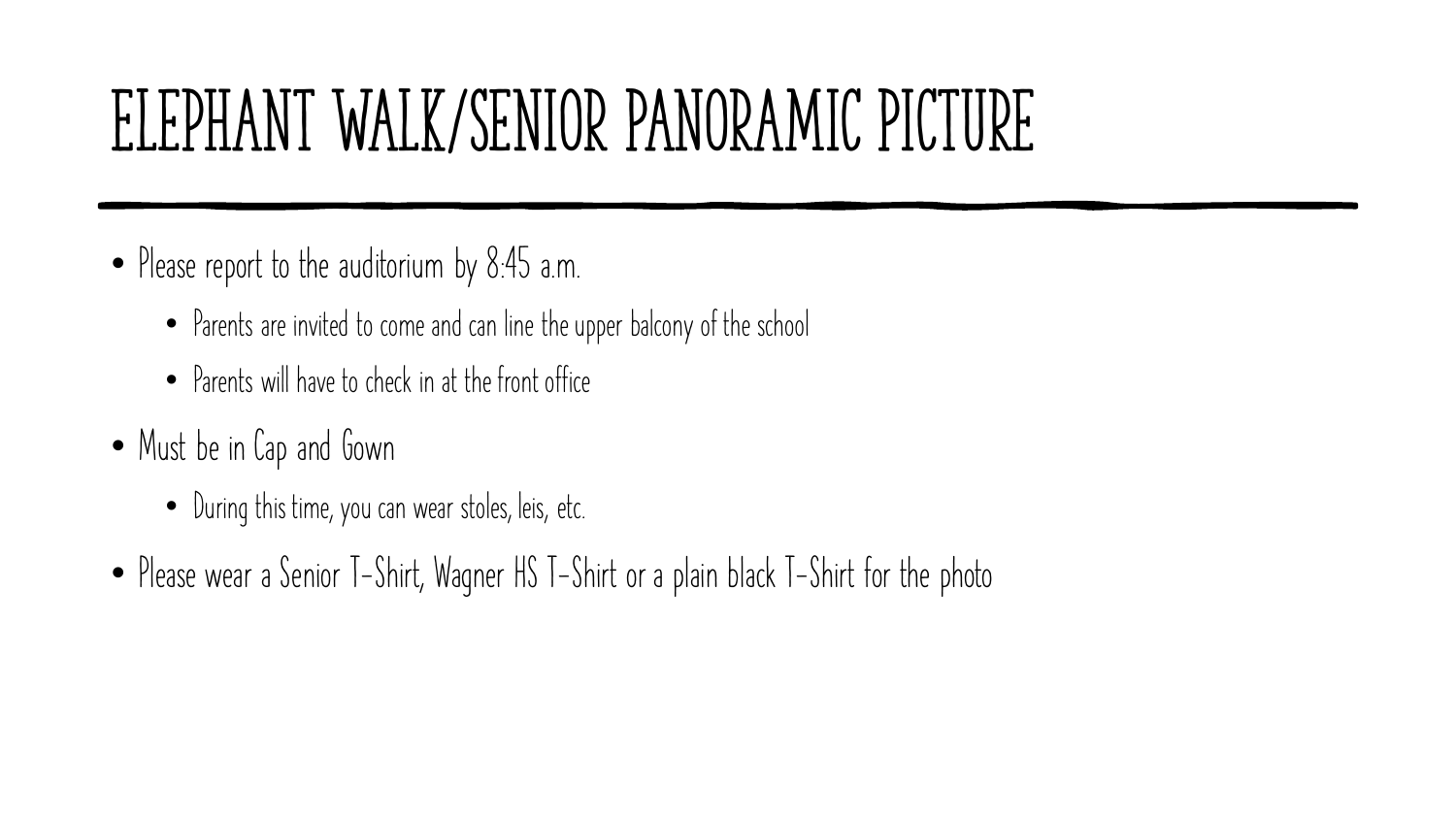# Graduation Info and Senior Video

- **Graduation Dress Code**
- **Graduation Conduct**
- **Graduation Practices are MANDATORY: June 1st, June 2nd and June 3rd**
- **June 1st and 2nd report to Main Gym at 8:45 a.m.**
	- **Graduation practices take as long as it takes to get it right**
- **June 3rd report to cafeteria at 9:30 a.m. (UPDATE)**
	- **2 Hours maximum to get through the entire program**
- **All students MUST ride the bus to and from the Freeman Coliseum**
- **Students should arrive back on campus about 1:30 p.m.**

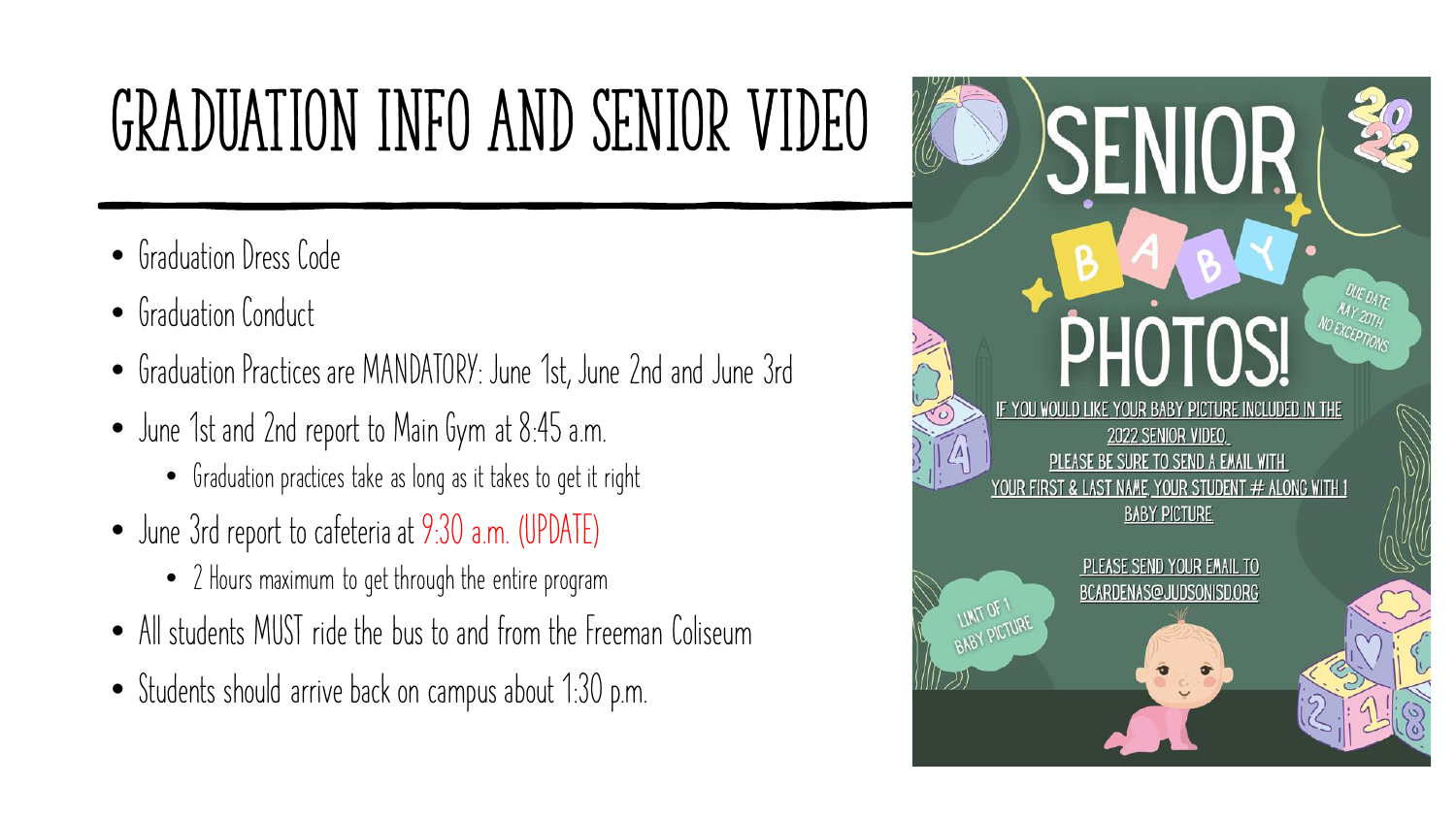#### GRADUATION

- **Date: June 4th, 2022**
- **Time: 2:00 p.m.; Doors open at 1:00 p.m. for families and friends**
	- **Students MUST ARRIVE by 10:30 a.m. (UPDATE)**
- **Location: Freeman Coliseum**
- **Students must provide their own transportation to and from the Freeman Coliseum**
- **Must have Cap and Gown**
	- **Caps cannot be decorated**
- **Regalia Allowed: Honors Cords, Performance Cords, Military Enlistment Stoles, NHS Stoles, TSTEM Stoles**
	- **Must be provided by the school and must be for academic/military achievements**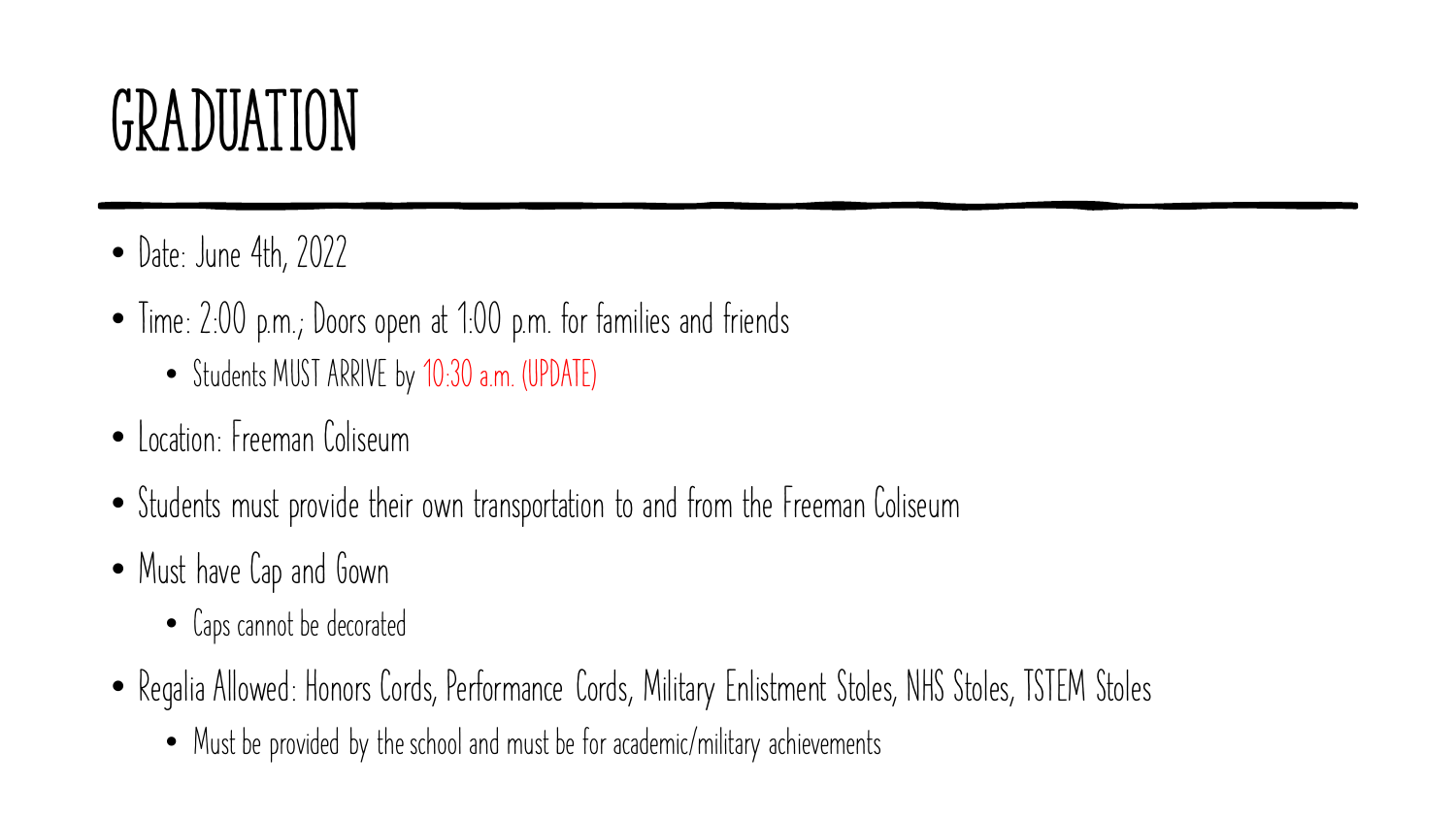#### GRADUATION CONT...

- **Tickets**
	- **There are no tickets; everyone can attend**
	- **Seats are first come first served and cannot be reserved**
- **1 student parking pass will be sold for \$5 after graduation practices on June 1st, June 2nd and June 3rd**
	- **Must have exact cash of \$5**
	- **Parents can ride with the student but will have to wait until the doors open at 1:00 p.m. to enter the Freeman Coliseum**